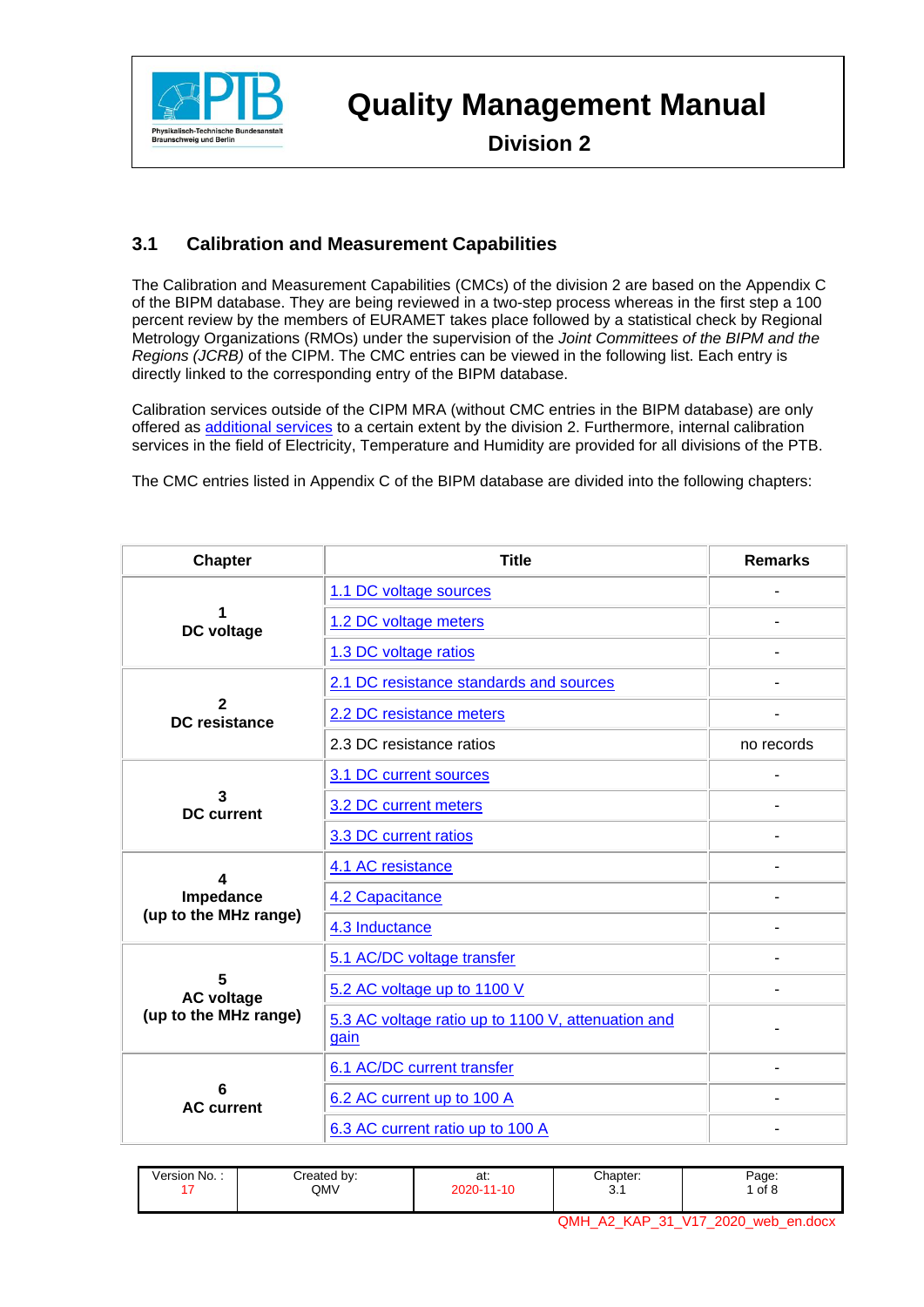

# **Report Februarisch Bundesanstalt**<br>Braysikalisch-Technische Bundesanstalt<br>Division 2

 **Division 2**

| $\overline{7}$<br><b>AC power</b>                                                                                                                                                      | 7.1 AC power and energy                               |                       |
|----------------------------------------------------------------------------------------------------------------------------------------------------------------------------------------|-------------------------------------------------------|-----------------------|
|                                                                                                                                                                                        | 8.1 High DC voltage                                   |                       |
|                                                                                                                                                                                        | 8.2 High voltage impedance                            |                       |
|                                                                                                                                                                                        | 8.3 AC high voltage and voltage transformers          |                       |
| 8                                                                                                                                                                                      | 8.4 Pulsed high voltage and current                   |                       |
|                                                                                                                                                                                        | 8.5 Electric discharge                                |                       |
|                                                                                                                                                                                        | 8.6 High AC current and current transformers          |                       |
|                                                                                                                                                                                        | 8.7 High DC current                                   | no records            |
|                                                                                                                                                                                        | no records                                            |                       |
| <b>Other DC and low</b>                                                                                                                                                                | 9.2 Phase angle                                       |                       |
|                                                                                                                                                                                        | 9.3 Current and voltage waveform                      | no records            |
|                                                                                                                                                                                        | 10.1 Electric fields below 50 kHz                     |                       |
| 10<br><b>Electric and magnetic</b><br>fields                                                                                                                                           | 10.2 Magnetic fields below 50 kHz                     |                       |
|                                                                                                                                                                                        | 10.3 Electromagnetic fields above 50 kHz              |                       |
|                                                                                                                                                                                        | 10.4 EMC, Immunity                                    | only PTB in-<br>house |
|                                                                                                                                                                                        | 10.5 EMC, Emission                                    | only PTB in-<br>house |
|                                                                                                                                                                                        | 10.6 EMC, Test Procedures                             | only PTB in-<br>house |
|                                                                                                                                                                                        | 11.1 Radio frequency power                            |                       |
| <b>High voltage and current</b><br>9.1 Electric charge<br>9<br>frequency measurements<br>11.4 Noise<br>11<br>11.5 Antenna properties<br>Radio frequency<br>measurements<br>techniques) | 11.2 Scalar RF reflection coefficient and attenuation |                       |
|                                                                                                                                                                                        | 11.3 Scattering parameters                            |                       |
|                                                                                                                                                                                        |                                                       | no records            |
|                                                                                                                                                                                        |                                                       | no records            |
|                                                                                                                                                                                        | 11.6 Signal and pulse characteristics                 |                       |
|                                                                                                                                                                                        | 11.7 Radio frequency voltage and current              |                       |
|                                                                                                                                                                                        | 11.8 Lumped impedance/admittance (using RF            | no records            |
|                                                                                                                                                                                        | 11.9 Characteristic impedance                         |                       |

| Version No. : | Created by:<br>QMV | at:<br>2020-11-10 | Chapter:<br>ັບ. ເ              | Page:<br>2 of 8                        |
|---------------|--------------------|-------------------|--------------------------------|----------------------------------------|
|               |                    |                   | NMQ<br><b>KAP</b><br>-31<br>A2 | V <sub>17</sub><br>2020<br>web en.docx |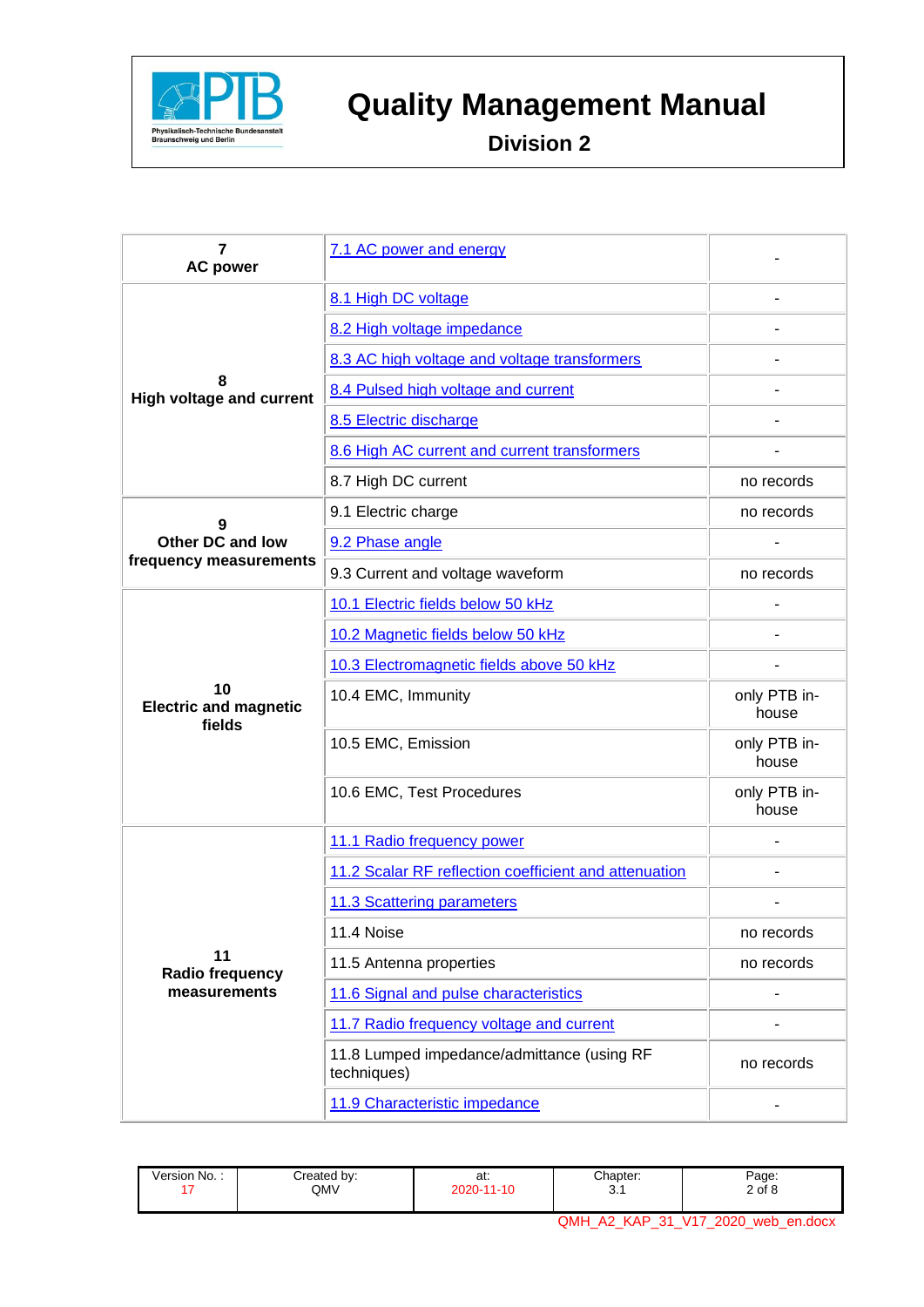

 **Division 2**

|                              | 12.1 Electrical conductivity                                   |            |
|------------------------------|----------------------------------------------------------------|------------|
|                              | 12.2 Dielectric properties                                     | no records |
|                              | 12.3 Soft magnetic sheet and powder materials                  |            |
| 12<br><b>Measurements on</b> | 12.4 Soft magnetic bulk material                               |            |
| materials                    | 12.5 Feebly magnetic, paramagnetic and diamagnetic<br>material |            |
|                              | 12.6 Hard magnetic material                                    |            |
|                              | 12.7 Magnetic data storage media                               | no records |

Updated: 2019-10-24 by Dr. K. Baaske

| $\overline{\phantom{a}}$<br>created by:<br>Version No. :<br>QMV | $\sim$<br>aı.<br>2020-<br>AC<br>1- I U | Chapter:<br>. <b>. .</b><br>⌒<br>$\mathbf{v}$ . | Page:<br>3 of 8 |
|-----------------------------------------------------------------|----------------------------------------|-------------------------------------------------|-----------------|
|-----------------------------------------------------------------|----------------------------------------|-------------------------------------------------|-----------------|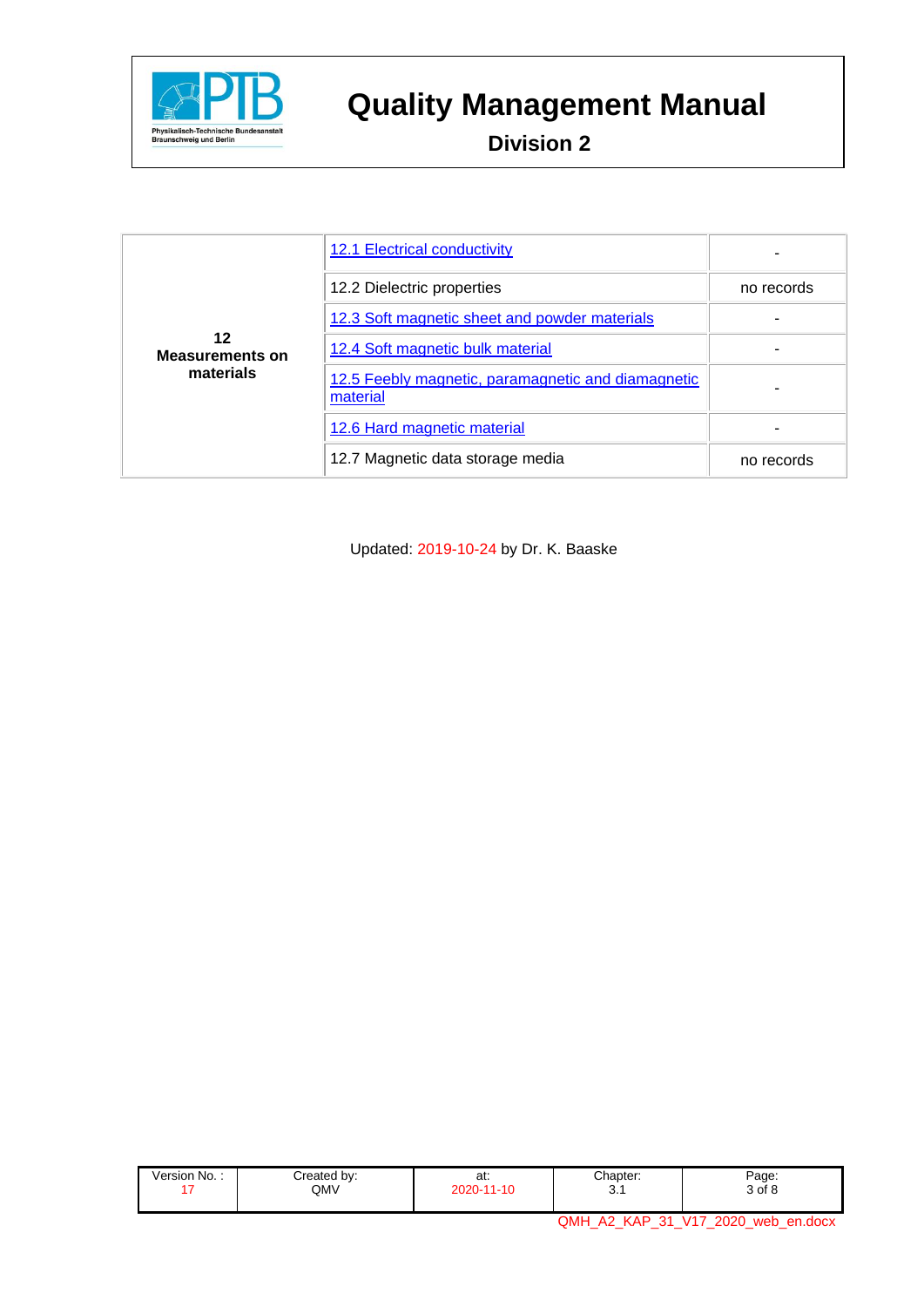

**Division 2**

### **Additional Services**

| Quantity                                                        | <b>Instrument</b><br>or Artifact                                           | <b>Method of</b><br><b>Measurement</b>                                                    | <b>Minimum</b><br>value                   | <b>Maximu</b><br>m value              | <b>Units</b>                     | <b>Paramet</b><br>er                          | <b>Specifications</b>                                | Value                                                                                                                     | <b>Units</b>                     | Cover<br>age<br>Factor | Level<br>of<br>Confi-<br>dence | Is the<br>expanded<br>uncertainty<br>a relative<br>one? |
|-----------------------------------------------------------------|----------------------------------------------------------------------------|-------------------------------------------------------------------------------------------|-------------------------------------------|---------------------------------------|----------------------------------|-----------------------------------------------|------------------------------------------------------|---------------------------------------------------------------------------------------------------------------------------|----------------------------------|------------------------|--------------------------------|---------------------------------------------------------|
| <b>Phase angle</b>                                              | <b>Power</b><br>meter                                                      | <b>Sampling System</b>                                                                    | $-\pi$                                    | $+\pi$                                | rad                              | Voltage,<br>current,<br>frequen-<br><b>cy</b> | 30V to 240V<br>0,005A to 100A<br>16,7Hz to<br>1000Hz | $20 - 400$                                                                                                                | µrad                             | $\overline{2}$         | 95%                            | Yes                                                     |
| Signal and<br>pulse<br>characteristics:<br>step response        | <b>Electrical</b><br>pulse-<br>generator or<br>optical<br>photodiode       | 70 GHz sampling<br>oscilloscope,<br>femtosecond<br>laser (only for<br>photodiode)         | $-0.1$<br>(multivar)<br>iate<br>quantity) | 1.5<br>(multivar<br>iate<br>quantity) | Voltage<br>versus<br>time        | Band-<br>width                                | 1 GHz to 5 GHz                                       | $0.005$ to<br>0.1<br>(multiva-<br>riate<br>quantity)                                                                      | <b>Voltage</b><br>versus<br>time | $\overline{2}$         | 95 %                           | <b>No</b>                                               |
| <b>DC-Power</b>                                                 | <b>Power</b><br>meter                                                      |                                                                                           | 1,5                                       | 1,2E6                                 | Watt                             | Voltage,<br>current,                          | 10 V to 1000 V<br>0,002 A to 1200<br>A               | $50 - 210$                                                                                                                | $\mu$ W/W                        | $\overline{2}$         | 95%                            | <b>No</b>                                               |
| <b>Signal and</b><br>pulse<br>characteristics:<br>step response | 50 GHz, 70<br>GHz, and<br><b>100 GHz</b><br>sampling<br>oscillo-<br>scopes | <b>Optoelectronic</b><br>time-domain<br>measurements<br>based on<br>femtosecond<br>lasers | $-0.1$<br>(multivar)<br>iate<br>quantity) | 1.5<br>(multivar<br>iate<br>quantity) | <b>Voltage</b><br>versus<br>time | Type of<br>coaxial<br>connecto<br>r           | 1.85 mm or 1.0<br>mm                                 | <b>Typically</b><br>between<br>$0.005 -$<br>0.3<br>(multivari<br>ate<br>quantity,<br>depends<br>on MC<br>simulatio<br>ns) | <b>Voltage</b><br>versus<br>time | $\overline{2}$         | 95%                            | <b>No</b>                                               |

<span id="page-3-0"></span>

| Version No | created by:<br>$\mathsf{QMV}$ | u.<br>በ2በ-<br>$\overline{A}$<br>- 16 | Chapter:<br>$\sim$ $\sim$<br>$\sim$<br>J. | Page.<br>4 of ১ |
|------------|-------------------------------|--------------------------------------|-------------------------------------------|-----------------|
|------------|-------------------------------|--------------------------------------|-------------------------------------------|-----------------|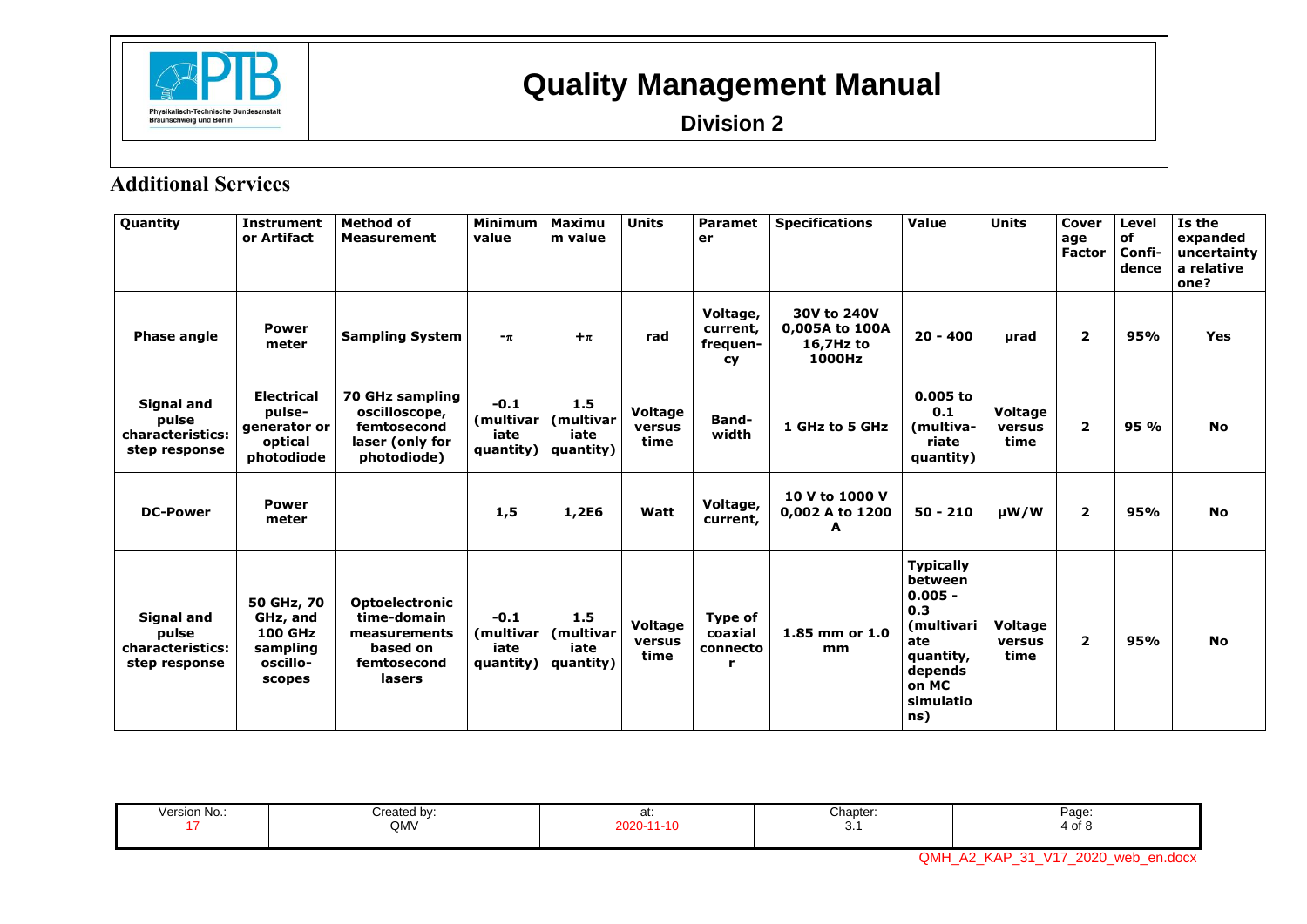

#### **Division 2**

| <b>Signal and</b><br>pulse<br>characteristics:<br>step response                                                               | <b>Ultrafast</b><br>photodiode                       | <b>Optoelectronic</b><br>time-domain<br>measurements<br>based on<br>femtosecond<br>lasers | $-0.1$<br>(multivar<br>iate<br>quantity) | 1.5<br>(multivar<br>iate<br>quantity) |                   | <b>Nominal</b><br>band-<br>width,<br>type of<br>coaxial<br>connec-<br>tor,<br>excita-<br>tion<br>wave-<br>length | 70 GHz or 100<br>GHz, 1.85 mm or<br>1.0 mm, 1550<br>nm | <b>Typically</b><br>between<br>$0.005 -$<br>0.3<br>(multivari<br>ate<br>quantity,<br>depends<br>on MC<br>simulatio<br>ns) | $\overline{2}$ | 95% | <b>No</b>  |
|-------------------------------------------------------------------------------------------------------------------------------|------------------------------------------------------|-------------------------------------------------------------------------------------------|------------------------------------------|---------------------------------------|-------------------|------------------------------------------------------------------------------------------------------------------|--------------------------------------------------------|---------------------------------------------------------------------------------------------------------------------------|----------------|-----|------------|
| Hard magnetic<br>material:<br>Remanent<br>magnetic flux<br>density<br>Br, remanent<br>magnetic<br>polarisation J <sub>r</sub> | Permanent<br>magnetic<br>material<br>cylinder        | Electromagnet,<br>coil system,<br><b>Fluxmeter</b>                                        | 0,1                                      | $\overline{2}$                        | T.                |                                                                                                                  |                                                        | $0,001$ to<br>0,02                                                                                                        | $\overline{2}$ | 95% | <b>Yes</b> |
| <b>Hard magnetic</b><br>material:<br>Coercivity H <sub>cB</sub>                                                               | <b>Permanent</b><br>magnetic<br>material<br>cylinder | Electromagnet,<br>coil system,<br><b>Fluxmeter</b>                                        | 1                                        | 1000                                  | kA/m              |                                                                                                                  |                                                        | $0,003$ to<br>0,01                                                                                                        | $\overline{2}$ | 95% | <b>Yes</b> |
| <b>Hard magnetic</b><br>material:<br>Coercivity $H_{c1}$                                                                      | Permanent<br>magnetic<br>material<br>cylinder        | Electromagnet,<br>coil system,<br><b>Fluxmeter</b>                                        | $\mathbf{1}$                             | 2300                                  | kA/m              |                                                                                                                  |                                                        | $0,003$ to<br>0,01                                                                                                        | $\overline{2}$ | 95% | <b>Yes</b> |
| <b>Hard magnetic</b><br>material:<br><b>Maximum</b><br><b>Energy product</b><br>$(B-H)$ max                                   | Permanent<br>magnetic<br>material<br>cylinder        | Electromagnet,<br>coil system,<br><b>Fluxmeter</b>                                        | 5                                        | 500                                   | kJ/m <sup>3</sup> |                                                                                                                  |                                                        | $0,005$ to<br>0,02                                                                                                        | $\overline{2}$ | 95% | <b>Yes</b> |

| Version No | $"$ contool<br>l bv:<br>QMV | aı. | Chapter.<br>J. | ∩∼מ<br>-aye<br>5 of 8 |
|------------|-----------------------------|-----|----------------|-----------------------|
|------------|-----------------------------|-----|----------------|-----------------------|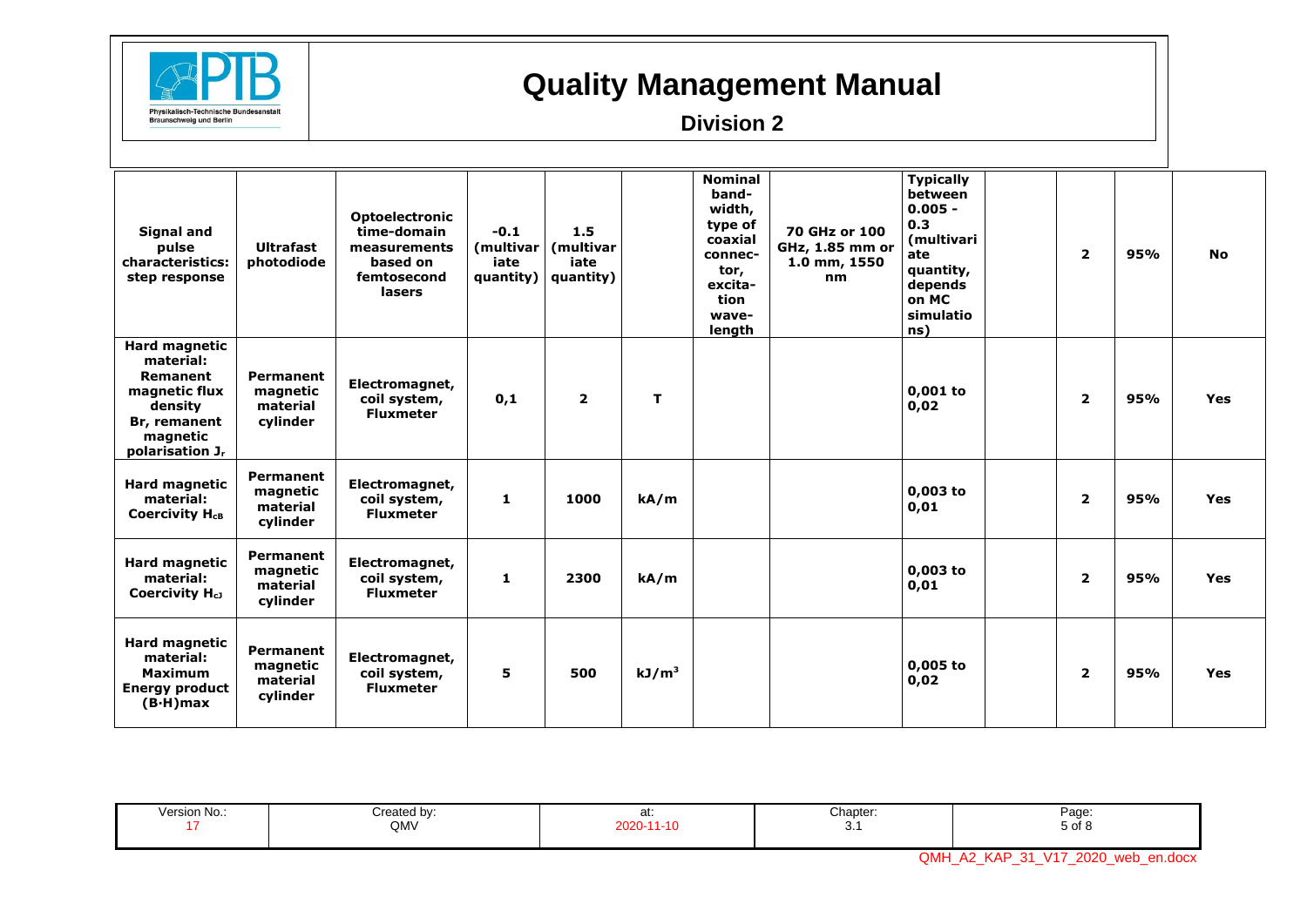

#### **Division 2**

| Antenna gain         | Antenna                                   | <b>Vector Network</b><br>Analyzer  | 10     | 316  |                        | Connec-<br>tor:<br>N (50<br>Ohm)<br><b>PC 2.4</b><br>(50)<br>Ohm)<br>Wave-<br>guide<br>Wave-<br>guide | 1 to 18 GHz<br>1 to 50 GHz<br>50 to 75 GHz<br>75 to 110 GHz        | 0,035<br>0,035<br>0,072<br>1,12                              |                           | $\overline{2}$ | 95% | <b>No</b> |
|----------------------|-------------------------------------------|------------------------------------|--------|------|------------------------|-------------------------------------------------------------------------------------------------------|--------------------------------------------------------------------|--------------------------------------------------------------|---------------------------|----------------|-----|-----------|
| <b>Power density</b> | <b>Security</b><br>scanner                | <b>Spectrum</b><br>analyzator      | $1E-8$ | 10   | mW/<br>cm <sup>2</sup> | Frequen-<br><b>cy</b>                                                                                 | 3 GHz to 11 GHz<br>50 GHz to 110<br><b>GHz</b>                     | 0,32                                                         |                           | $\overline{2}$ | 95% | Yes       |
| <b>AC-Power</b>      | <b>Power</b><br>Analyzer                  | <b>Direct</b><br><b>Comparison</b> | 3      | 3360 | <b>VA</b>              | Voltage,<br>Current,<br>Frequen-<br>cy,<br> cos(phi)                                                  | 30 V to 240 V,<br>0,1 A to 14 A,<br>15 Hz to 20 kHz,<br>$0$ to $1$ | $6,5E-5$<br>$6,5E-5$ to<br>$1,4E-3$<br>6,5E-5 to<br>$1,4E-3$ | VA/VA,<br>W/VA,<br>var/VA | $\overline{2}$ | 95% | <b>No</b> |
| <b>DC-Current</b>    | Current<br>Sensors,<br><b>Calibrators</b> | <b>Direct</b><br><b>Comparison</b> | 0,5    | 1200 | A                      |                                                                                                       |                                                                    | 100 to<br>200                                                | $\mu$ A / A               | $\overline{2}$ | 95% | No        |

|  | Chapter.<br>Version No.:<br>∩∼מ<br>Created b∨:<br>auu.<br>aı.<br>QMV<br>6 of 8<br>.<br>v. |  |
|--|-------------------------------------------------------------------------------------------|--|
|--|-------------------------------------------------------------------------------------------|--|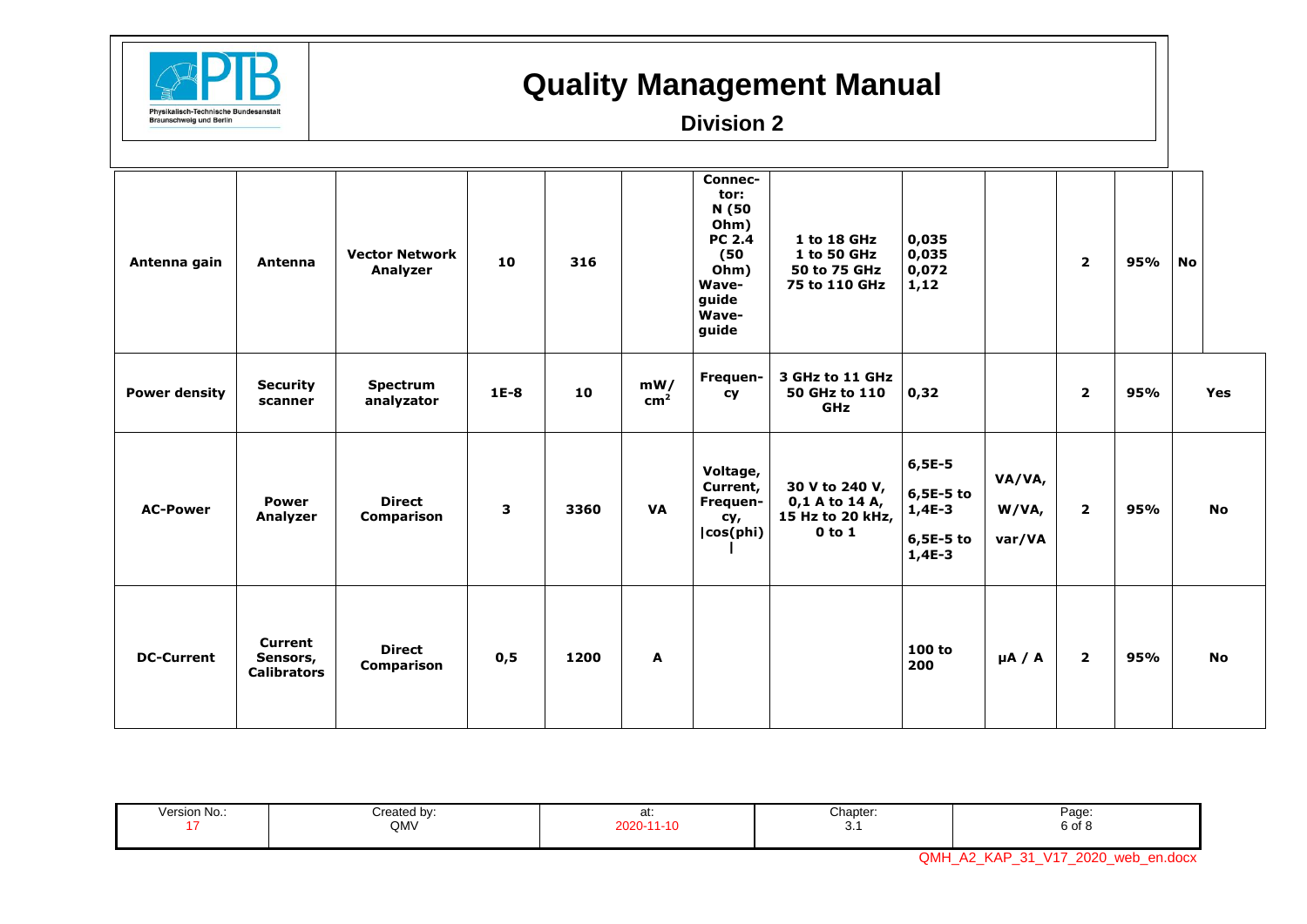

#### **Division 2**

| <b>Relative</b><br>permittivity                                             | Split-<br>cylinder<br>resonator | <b>Transmission</b><br>measurement of<br><b>TEOnp</b><br>resonances | $\mathbf{1}$ | 100       |                   | temperat<br>ure,<br>Humi-<br>dity,<br>resonant<br>frequenci<br>es<br>(dependi<br>ng on<br>dielectric<br>propertie<br>s and<br>sample<br>thicknes<br>s)        | $23 \pm 0.5$ °C,<br>50±10%,<br>$2 - 30$ GHz | 3%                         |                 | $\overline{2}$  | 95%  | Yes        |
|-----------------------------------------------------------------------------|---------------------------------|---------------------------------------------------------------------|--------------|-----------|-------------------|---------------------------------------------------------------------------------------------------------------------------------------------------------------|---------------------------------------------|----------------------------|-----------------|-----------------|------|------------|
| Loss tangent                                                                | Split-<br>cylinder<br>resonator | <b>Transmission</b><br>measurement of<br><b>TEOnp</b><br>resonances | 0.00005      | 0.01      | $\blacksquare$    | <b>Tempera</b><br>ture,<br>Humi-<br>dity,<br>resonant<br>frequenci<br>es<br>(dependi<br>ng on<br>dielectric<br>propertie<br>s and<br>sample<br>thicknes<br>s) | $23 \pm 0.5$ °C,<br>50±10%<br>2 - 30 GHz    | 0.0001                     |                 | $\overline{2}$  | 95%  | <b>No</b>  |
| <b>DC</b> resistance<br>standards and<br>sources:<br>intermediate<br>values | <b>Fixed</b><br>resistor        | $\overline{ccc}$                                                    | $1E+07$      | $1E + 07$ | $\Omega$          | <b>Tempera</b><br>ture                                                                                                                                        | 15 °C to 30 °C                              | 0.2                        | $\Omega/\Omega$ | $\overline{2}$  | 95%  | <b>Yes</b> |
| <b>DC</b> current<br>meters: low<br>values                                  | Nano-<br>ampere-<br>meter       | Charging of a<br>capacitor, active<br>transresistance<br>(ULCA)     | $1E-15$      | $1E-9$    | A                 |                                                                                                                                                               |                                             | 60000 to<br>$\overline{4}$ | $\mu$ A/A       | $\overline{2}$  | 95 % | <b>Yes</b> |
| Version No.:<br>17                                                          |                                 | Created by:<br>QMV                                                  |              |           | at:<br>2020-11-10 |                                                                                                                                                               | Chapter:<br>3.1                             |                            |                 | Page:<br>7 of 8 |      |            |